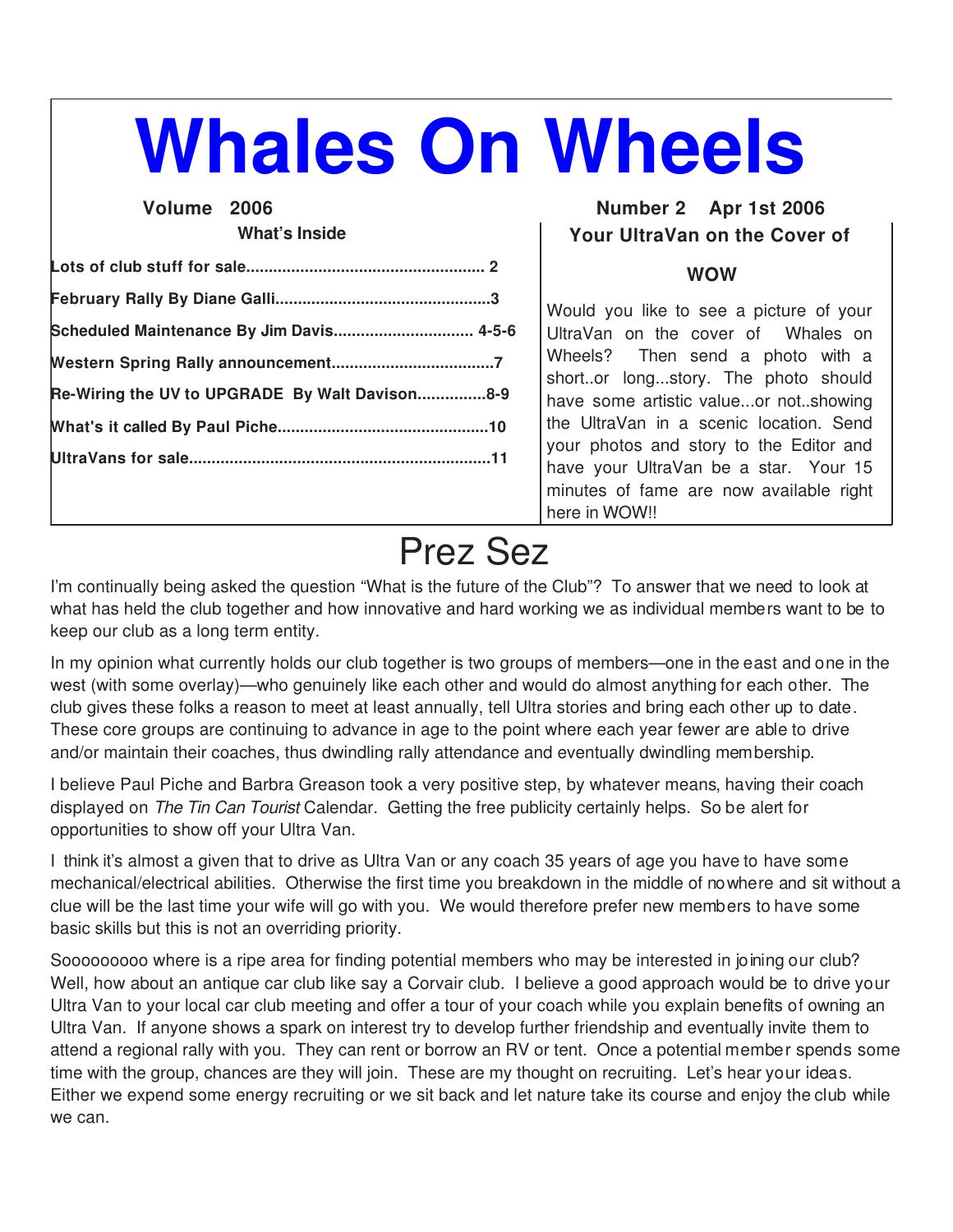

Available at rallies or by ordering from Nancy Pratt, Eastern Chairman 570-549-8136 dnpratt@juno.com Marsha Boso, Western Chairman 480-288-8166 hamboso@juno.com

CUTE Miniature Cloisonne' Ultra pins \$3.00 each Stitched patches \$3.00 "Corvair Powered" bumper stickers \$3 or 2 for \$5 Tech tips, sets 1 or 2, \$13 (\$15 each mailed) Window decals \$1,00 Postcards @ \$0.25 Various Viton "O" Rings priced from \$1 - \$12.00 **Plus OTHER GOODIES!** 

Call or e-mail about these items... OR BETTER YET, SHOW UP AT A RALLY and check out everything that is available and kick a few tires while you're there!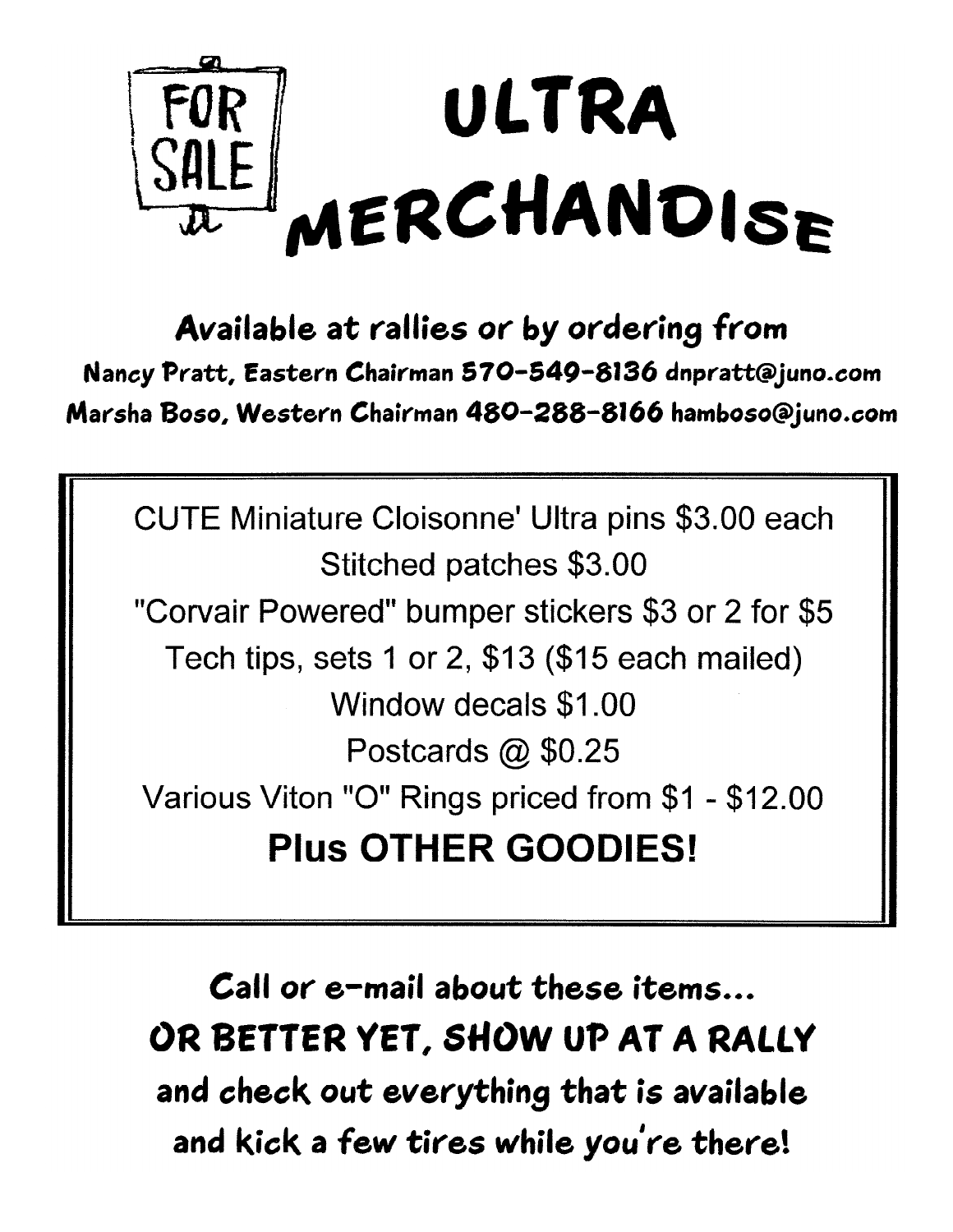February Winter Rally February, 13-18, 2006 Howard and Marsha Boso's

Bob and I left on Feb 6th, heading first for Quartzsite, AZ and the Main Event for camping and "shopping". We were almost too late as almost every one had packed up and gone home, we stayed 2 days and left for good year/Avondale, AZ area and our granddaughter's for a visit overnight with her and her 2 darling (prejudiced) children, Jules who is 6 and Aidan is 3. Left the UV at the Cracker Barrel Restaurant for the day and overnight, with permission of the manager.

Next day, Saturday was a short jaunt to Apache Junction, and the Boso's compound, where we settled in for a week of visiting and some good food.

Those attending are as follows, Boso's, Zoutendam, McMaster and Chuck Hoppe, friend of Jean's, Davison, Forrest Gist minus , Sally, who we all missed, Reinhardt's, Nobia Suckow, Craig's, Eric Kervin, and Galli's.

 We shopped, and one day Marsha and I went off to get me something for my computer, and as we were leaving the shopping center ran out of gas, so we had to call Howard for help and some gas. How embarrassing too, as we had been watching the gas gauge which we knew was low, just not as low as it was reading.

Made it home in time to leave for dinner and then go pick up Ron and Martha Zoutendam from their return from Europe.

Went to the"flea" market one day, for some "serious" shopping. We do love to make that one of our must do things when there.

Another must do, is an evening of dinner and entertainment at the Baleen's Arizona Opry in Apache Junction. We had down front seating this time, they are also in the process of getting ready for an expansion project.

Howard and Marsha put on the feed bag for us one night, hamburgers, hot dogs, and all the trimmings, some of us went into the kitchen to keep Marsha company while she cooked and made stuff for us to stuff ourselves with. We played cards, she cooked.

We had a Yankee swap one night, and it was fun.

I am sure I am forgetting something scintillating we did, like a visit to Wal-Mart. Oh well, can't remember it all.

The next Rally is at Twin Lakes RV Park in Newberry Springs,

CA there will be a flyer in this newsletter, call and make your reservations for May 1-5, 2006, Bob and I are the Hosts for this event, the Good Lord willing and the Creek don't Rise. Hope so see lots of you there.

Diane and Bob Galli UV #504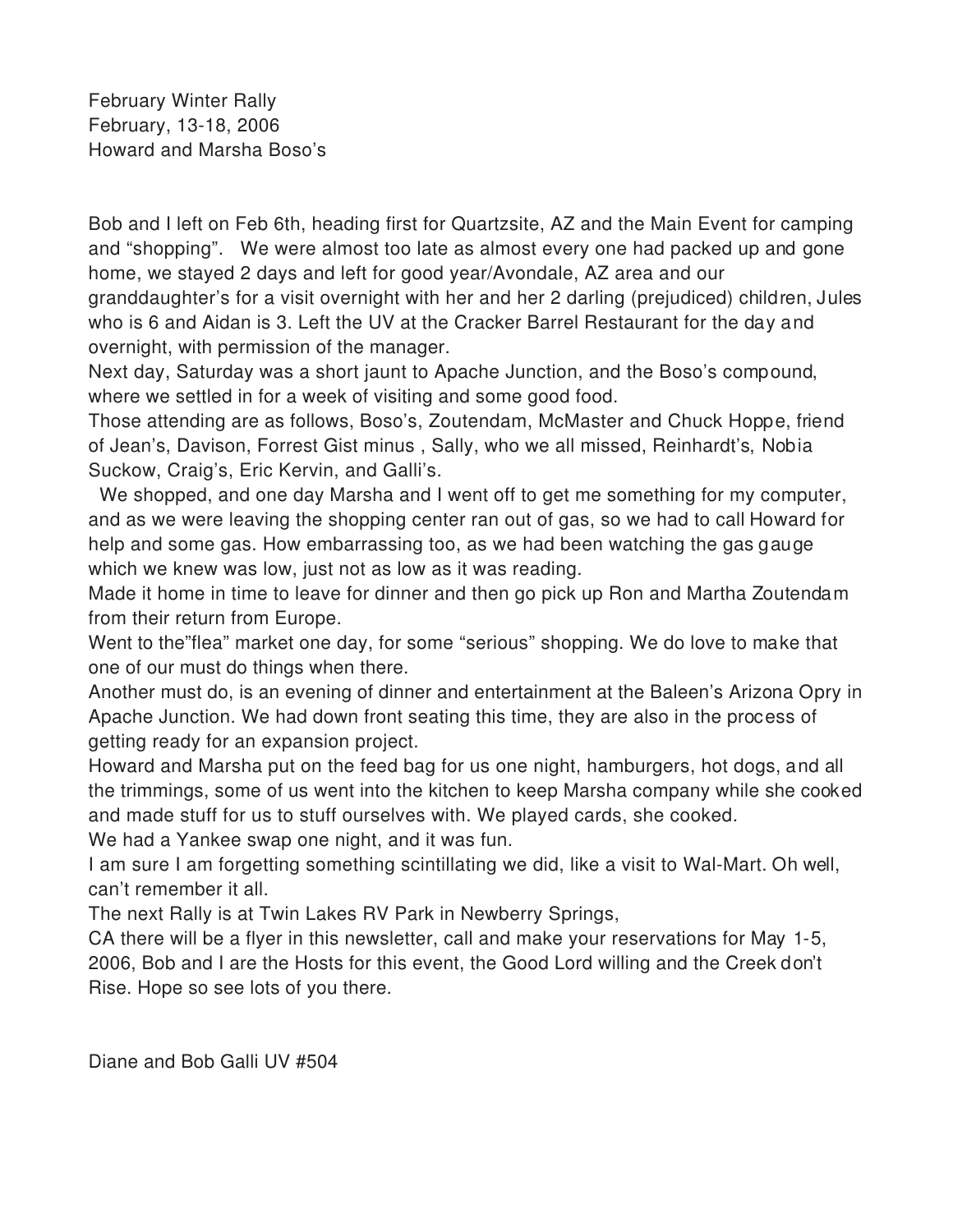## **ULTRA VAN SCHEDULED MAINTENANCE**

Derived from the 1961 and 1965 Corvair Shop Manual Edited by: Jim Davis

#### **BEFORE EACH TRIP**

Check engine oil level

Check after engine has not run for 15 minutes

Do not overfill, low oil level on dipstick is 1 qt below the maximum level

Check powerglide fluid level

Engine running, transmission warn, and in neutral Do not overfill, low fluid level on dipstick is 1 pint below maximum level

Check tire pressures (include spare tire)

### **1,000 mile interval**

Lubricate steering linkage and ball joints

(changed to 6,000 miles or 6 months in 65)

Check differential fluid level

Check brake fluid level

Lubricate brake petal pivot point

## **2,000 mile interval**

 Remove, inspect, and clean air filter (reusable oil bath only)

## **5,000 mile interval**

Grease distributor cam surface (ball bearing lubricantpoints only)

Lubricate point's breaker lever pivot (engine oil)

Remove, inspect and regap spark plugs

## **6,000 mile or 60 day interval**

Drain and refill engine oil, change oil filter

Moved to 6,000 miles or 6 month in 65 manual Recommend oil filter bolt torque is 9 to 15 ftlbs Recommended oil weight is 10w-30 for ambient temperatures -10F to 90F Change oil more frequently if dusty area operation or for low temperature operation (below 32 degrees F)

Lubricate steering linkage and ball joints

 Check fixed orifice crankcase ventilation for dirt or debris

Clean with suitable size twist drill

Inspect paper air filter element; replace if clogged

Check battery fluid level (if flooded type of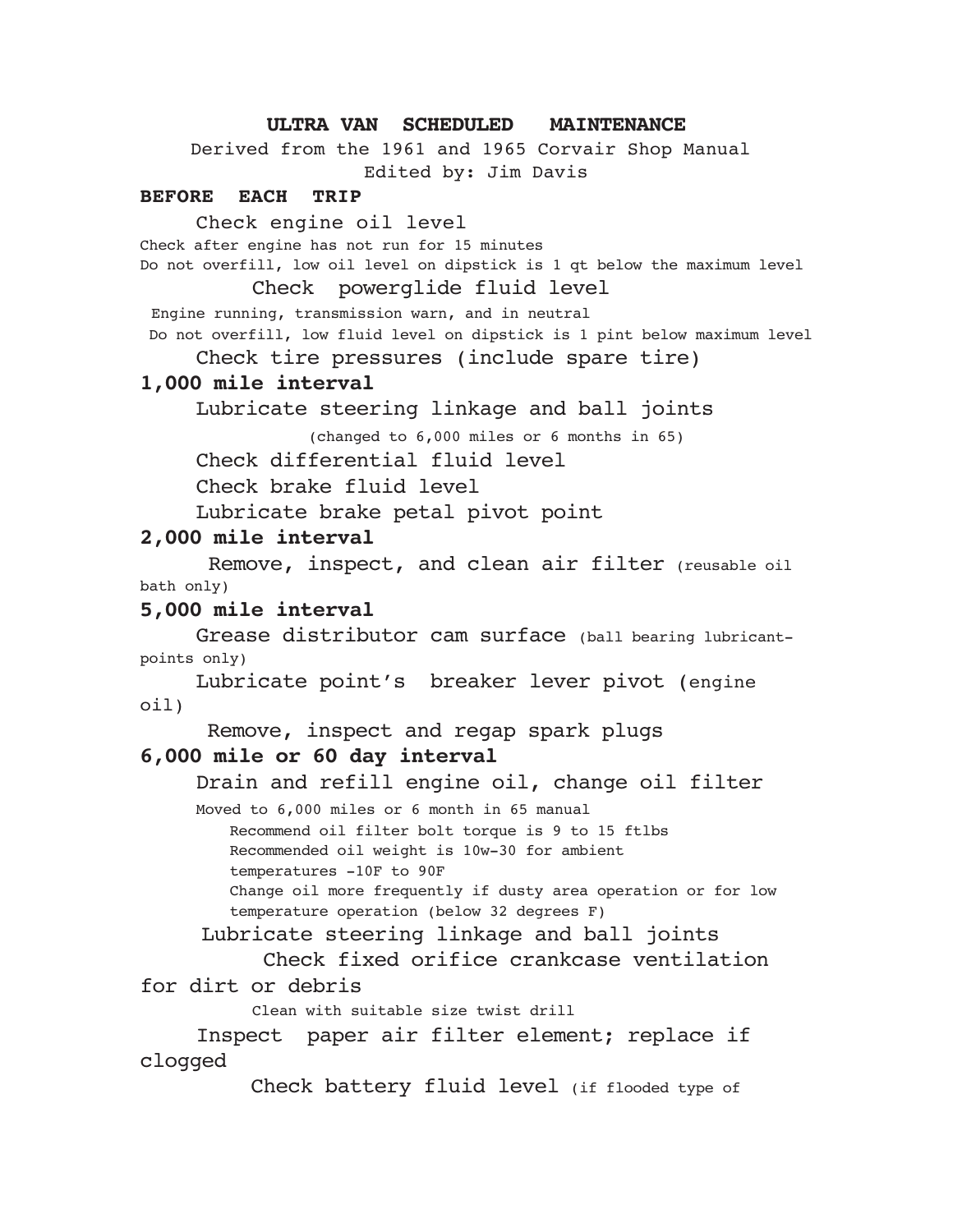battery)

Clean and oil battery terminals oiled felt washers Lubricate steering linkages and ball joints Lubricate sliding splines on rear axles Rotate axle position of tires (proper wheel nut torque is 45-65 ftlbs) **10,000 mile interval** Check steering gear box lubricant level (moved to 36,000 miles in 65 manual) Clean and repack front wheel bearings (moved to when ever brake repair is needed in 65 manual) Drain and replace rear axle lubricant Lubricate parking brake pulleys **12,000 mile interval** Check fan belt for damage or excessive wear Rotate distributor cam lubricator 180 degrees (Points only) Drain Powerglide sump fluid and replace fluid ( approx..- 2 qts); Replace more often if carrying heavy loads or operating under hot conditions **15,000 mile interval** Replace engine fuel filters (65 manual says replace only if flooding occurs) **24,000 mile interval** Drain, flush and refill brake fluid (not necessary with using DOT 5.0 brake fluid) Replace distributor cam lubricator (if points) Replace points set and condenser Replace spark plug wires Replace spark plugs Replace distributor cap and rotor **25,000 mile interval** Dissemble, clean, inspect and re-pack universal joints. **36,000 mile interval**

Check steering gear box lubricant level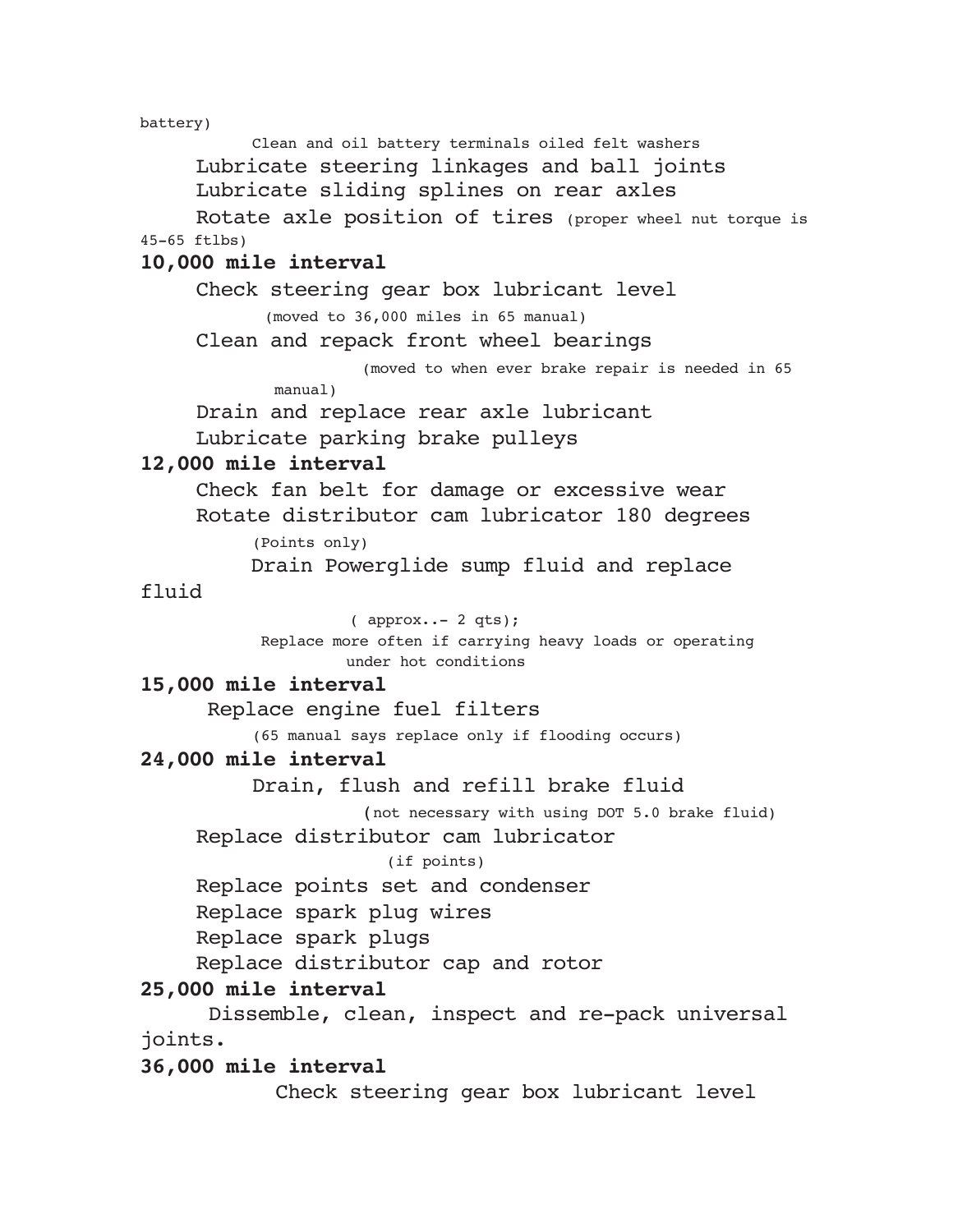Annually

Lubricate door hinge, door lock, and latch

## **My personal list** (in addition to all the above): **Before each trip** Wash coach and engine Check tire air pressure, tire wear, and coach alignment. Check all electrical pumps and circuits and fuses (12 volt & 110 volt) Rainex windshields Check windshield wiper blades Replace if first trip of the year Check A/C for operation Remove cover and clean if first trip of the year Clorox and flush drinking water tanks (separate tank from coach water tank) Check ball joint and wheel play (check for looseness) Check wheel nut torque Inspect trailer hitch mounts Check trailer axle preload Check all lights for proper operation Check muffler shields for tightness **Each year** Change fan belt Clean oil cooler(s) Check torque on transmission and differential mounting bolts Weigh coach at traveling weight **24,000 mile interval** Dissemble, inspect, and repack the rear wheel hubs Dissemble, inspect, and repack front wheel bearings Check shock absorbers for proper operation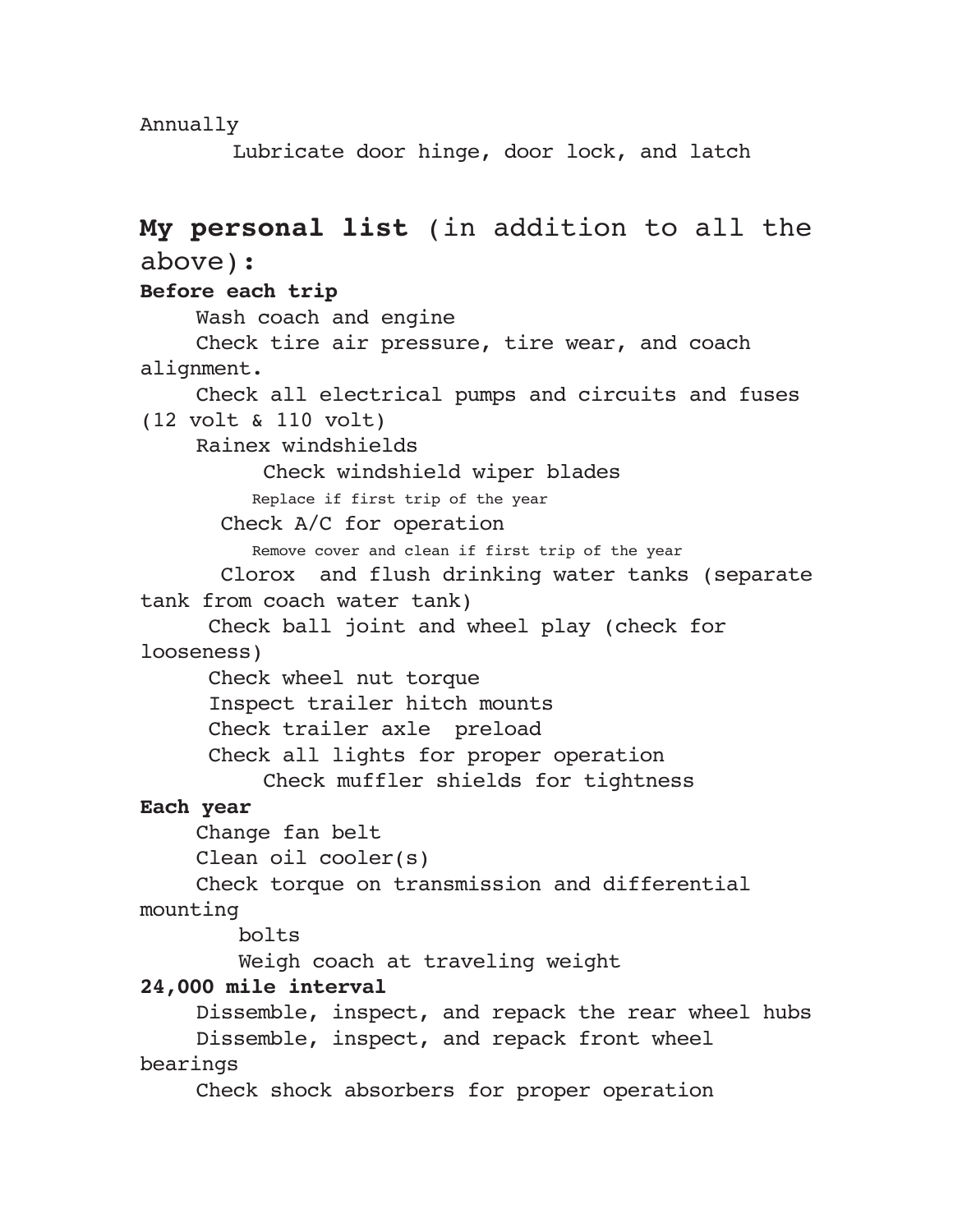## *Western Spring Rally*

Twin Lakes RV Park May 1-5, 2006 Hosted by: Bob and Diane Galli PH: 805-466-2737 (Home) PH: 805-459-4384 (Cell) Rates: \$16 per unit, per day Contact Twin Lakes RV Park for your reservation Ask for Jan and mention the Ultra Van Rally in May Pets welcome but must be on leash OK to get loud, Jan says, no one will hear us. Jan also says to bring a good flashlight and fresh batteries for "Flashlight Tag" if you are interested. Heck, why wait? You're IT! HA! Diane

Twin Lakes RV Park 46200 Twin Lakes Dr. Newberry Springs, CA 92365 PHONE: (760) 257-3377

**Highlights:** 49 Total RV sites. Can accommodate Rvs up to 45', full hookup and water and electric sites. Restrooms, showers, laundry, community hall, lake fishing, dump station, 30 & 50 amp. and spacious shadded lakeside sites.

**Notes:** Will not guarantee full hookups, pets must be on leash, rates are based on two people and \$3 for each additional person.

## **Directions:**

## **West I-40**

take Ft. Cady/Newberry Springs Exit (left) then turn right onto National Trails Hwy. and go 3 miles to Newberry Rd. Turn right onto Newberry Rd. and go 6 miles to Twin Lakes Drive. Turn right onto Twin Lakes Drive and go  $\frac{1}{2}$  mile to Twin Lakes RV Park.

## **East I-40**

take Newberry Springs/Rt 66 Exit (right) to National Trails Highway then go 1 ¼ miles to Newberry Rd. turn left onto Newberry Rd. and go 6 miles to Twin Lakes Drive. Turn right onto Twin Lakes Drive and go ½ mile to Twin Lakes RV Park.

## **I-15**

take Harvard Rd exit south to Newberry Rd. Turn left onto Twin Lakes Drive and go  $\frac{1}{2}$ mile to Twin Lakes RV Park.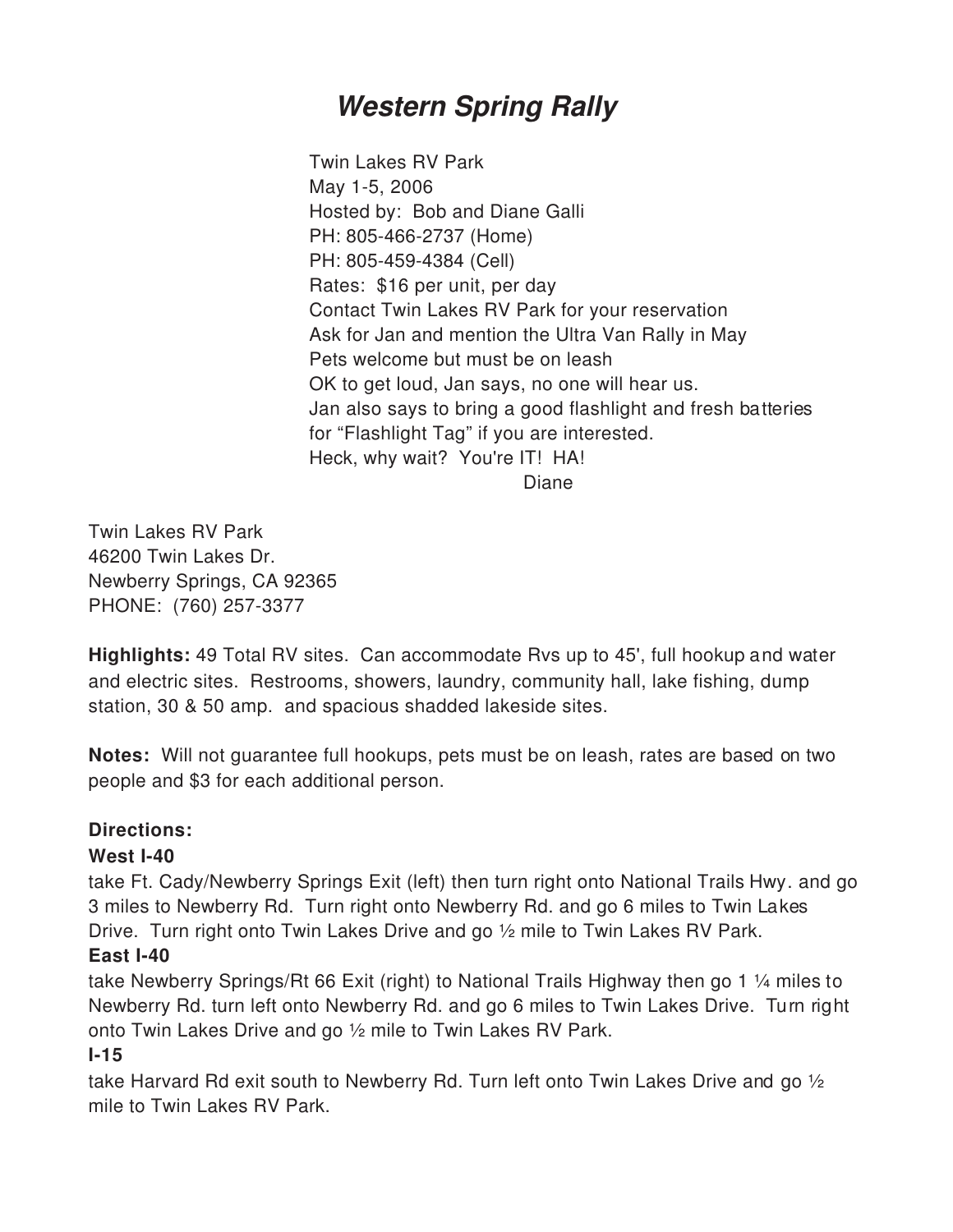## **Ultra Van Wiring** by Walt Davison

The following pages are an insight into one way to upgrade the 12V system in a coach. Lets face it, Ultra Inc. didn't do a really first class job, and thirty years down the road its about time for an upgrade anyway. We get into a philosophical thing here, do we crimp and hope or do we solder? Do we upgrade the wires themselves? Do we simplify the system by eliminating connectors and relays, to "we hope" improve reliability? These are just some of the questions each owner will have to answer for him/her self. I have stated before that I think we should act as custodians for these unique vehicles, so I vote for a well thought out, quality rework of one of the most important systems in the coach.

I think a lot of owners are just a "wee bit" uncomfortable tackling a rewire job, and possibly a few are just a bit behind the curve on how it all works. The following pages on the starter circuits of #366 will act as sort of a primer, I hope. A little aside here: When one writes for WOW, one will have readers of every level of expertise. I tend to write for what I hope are intelligent people who could use a little guidance in technical issues. My goal on the electric system (and indeed on all systems) is to simplify, simplify, simplify! My experiences in life tell me that simple is better. the conn\*ector that is not there is trouble free. The relay that is not there is trouble free. And things that are not there do no complicate trouble shooting, if its ever necessary. Somebody, I know not who, said, "Simplify and add lightness". Agreed!!

 As always all the best Walt Caretaker/operator #366

## **The electric system of Ultra #366**

In the winter of 1992/93 I decided to rewire. The plan was to create a simple high quality system that would insure a long trouble free life. All wire is plated, either tin or silver. All the terminations are soldered.

The solder used was Kester #44, a 67% tin 33% lead alloy. (see aero electric manual section 8 and 9 for details on wire and solder). All terminations were further sealed with adhesive lined heat shrink tubing. All wires are accessible for the old "every inch/every year" inspection.

It is indeed a "bit" of work to wire things this way but for a long life unit its worth it. System has been trouble free to date.

The starting/all purpose battery is a garden tractor battery 300CCA from Sam's Club. The one in use is on the rear "step". The backup is under the spare tire in front of the right front wheel well. They get alternated to keep them both fully charged, IMO a three year old battery is "by by". A battery that is so discharged that it wont start the coach is another "by by". IMO charging a deep discharged battery with the coach alternator is a bad plan. As of 2005 there is no "built in" interior lighting. I use a fluorescent tube the plugs into th accessary plug on main electric panel. Led flash lites work well. Simple works.

## **Starter Circuits Ultra #366**

These paragraphs and the picture on the following page are reproductions of the pages in the electric section of Ultra #366s manual. Read along here and follow on the picture on the following page.

## **Starter circuit notes:**

Wires 2B/2C/2D and 2E are all #10 wire/green in color and "flag" numbered. They are located, along with the "starter booster solenoid" (SBS), just aft of the battery switch.

## **Operation:**

Power from the battery switch to the ignition switch is thru W-1. W-2 takes power from the ignition switch to the forward start switch (which is a push button type switch). W-2A takes power from the starter switch back to contact "C" on the SBS. This activates the SBS internally/electrically allowing power to flow from the battery switch thru W-2B to term "B", thru the SBS to term "A", and finally thru W-2C to the "S" term of the starter solenoid. The starter then operates.

## **Alternate:**

If for some reason the starter doesn't operate, try the rear starter button. Power now goes from the battery switch thru W-2D to the rear starter button, then thru W-2E to term "A" on SBS, then thru W-2C to starter solenoid. Starter operates. (note that in the alternate modethe "A" term on the SBS is used a a connection point only).

## **Problem Analysis:**

If the starter operates from the alternate mode but not the normal mode it would seem to indicate a failed SBS or forward start switch, or a bad connection.

(this assumes a good battery). Remove W-2A from SBS term "C" and with ignition on and froward start switch depressed, check voltage at the SBS end of W-2A. If no or low voltage problem seems to be in the front switches/connections. If voltage good it it must be a bad SBS.

Always have shift lever in "N" before using either start switch.

\*\*There is No Neutral safety switch in these circuits\*\*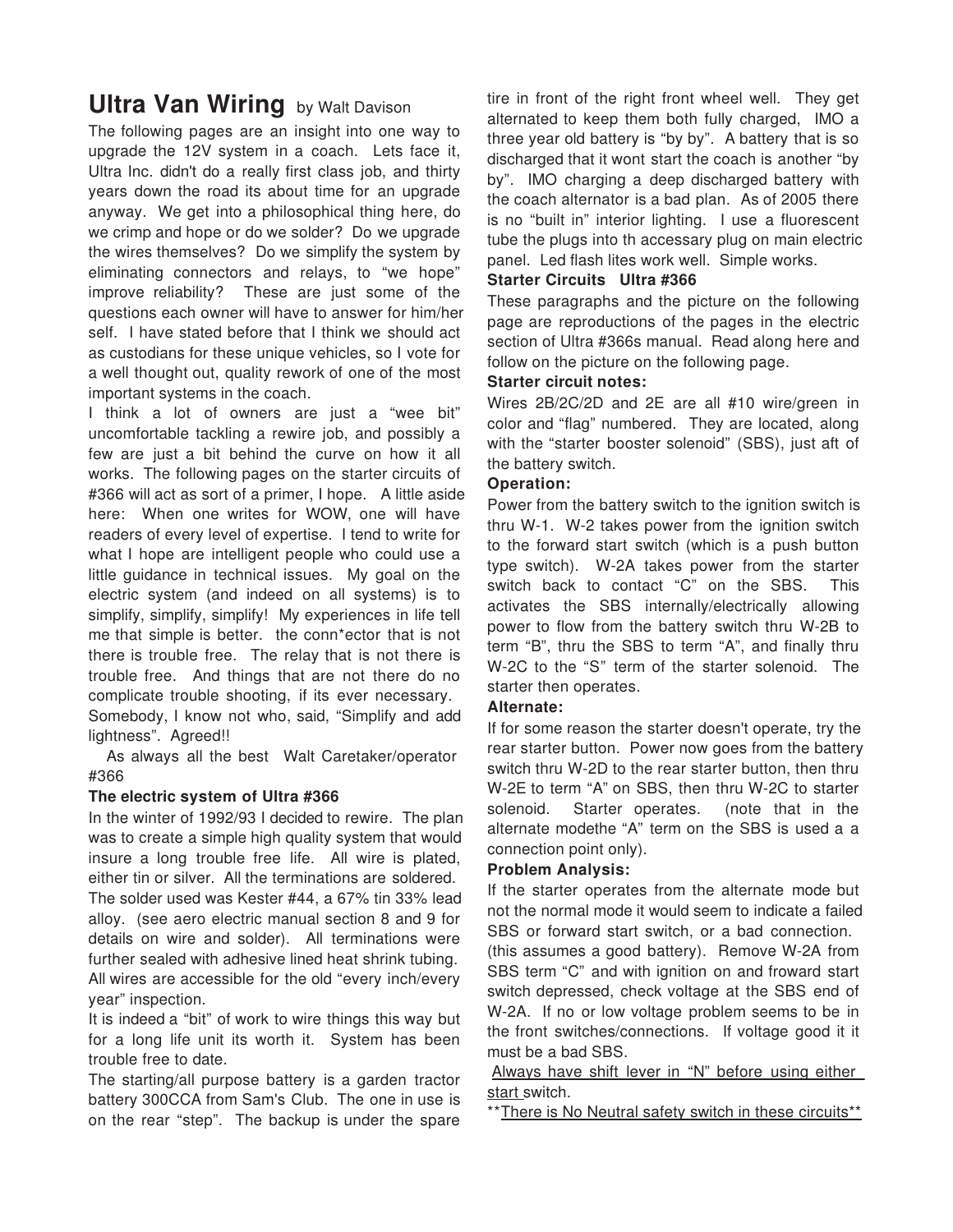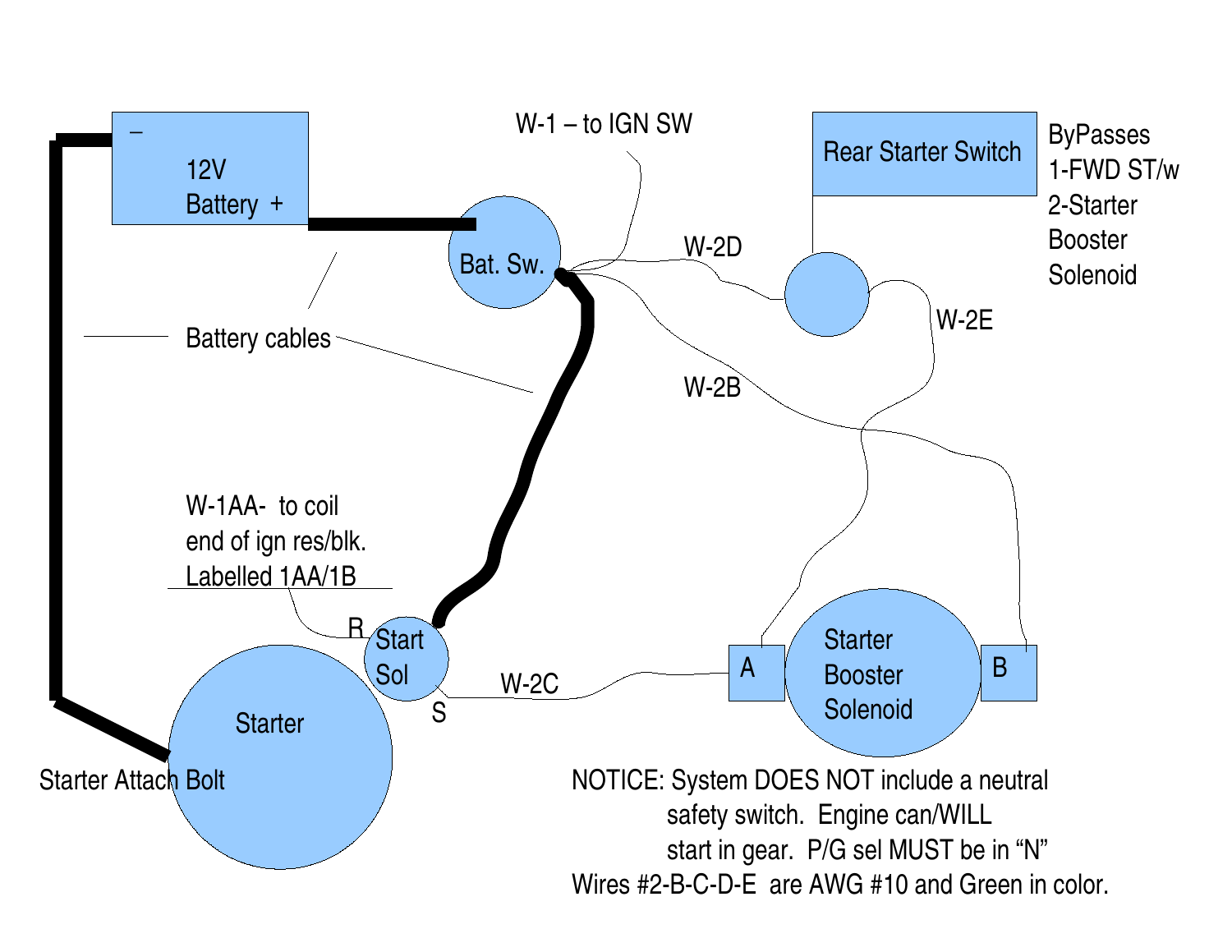## Sticks and stones will break my bones But names will never hurt me.

By Paul Piche

This statement is really true for anyone owing an Ultra Van. A group of us were sitting around a *campfire and we discussed all the names we have been called over the years. Some are funny but when people are caught off guard they say what they think, here are some of those thinkings, The first one listed is the one we heard most often.*

| <b>Weener Mobile</b>     | <b>Fred Flintstone Camper</b> |
|--------------------------|-------------------------------|
| Whale on Wheels          | <b>Volkswagon on Steroids</b> |
| Up side down bathtub     | Nest Egg                      |
| <b>Tear Drop</b>         | <b>Mobil Marshmellow</b>      |
| <b>Pregant Snow Ball</b> | <b>Bubblegum Machine</b>      |
| Junior Space shuttle     | Jelly Bean                    |
| <b>Loaf of Bread</b>     | <b>Squatty Patty</b>          |
| Jet Puff                 |                               |

If your Beautiful Ultra was called something else, please let me know and I will add it to the list.

*Next the Questions your most likely to be asked.*

**Home Made?** *How old is the unit?* **Air Stream Coversion?** *How long have you owned it?* **Did you buy it new?** *Who made it?*

**What kind of frame is under it?**

*What is it?*

## *Editors note:*

I have been asked if I made it myself and how long did it take to do it. Considering that amount of time I have *spent on it, I sometimes think I COULD have made it myself...#8-)*

The best one though was when the guy filling up my propane bottle commented, "I knew it was Volkswagen powered as soon as you drove in, I could tell by the sound." I tried gently to let him down.

Another time a truck driver came up to me as I refilled and said, "I have been following you for a long time and until *you turned in I thought it was a trailer."*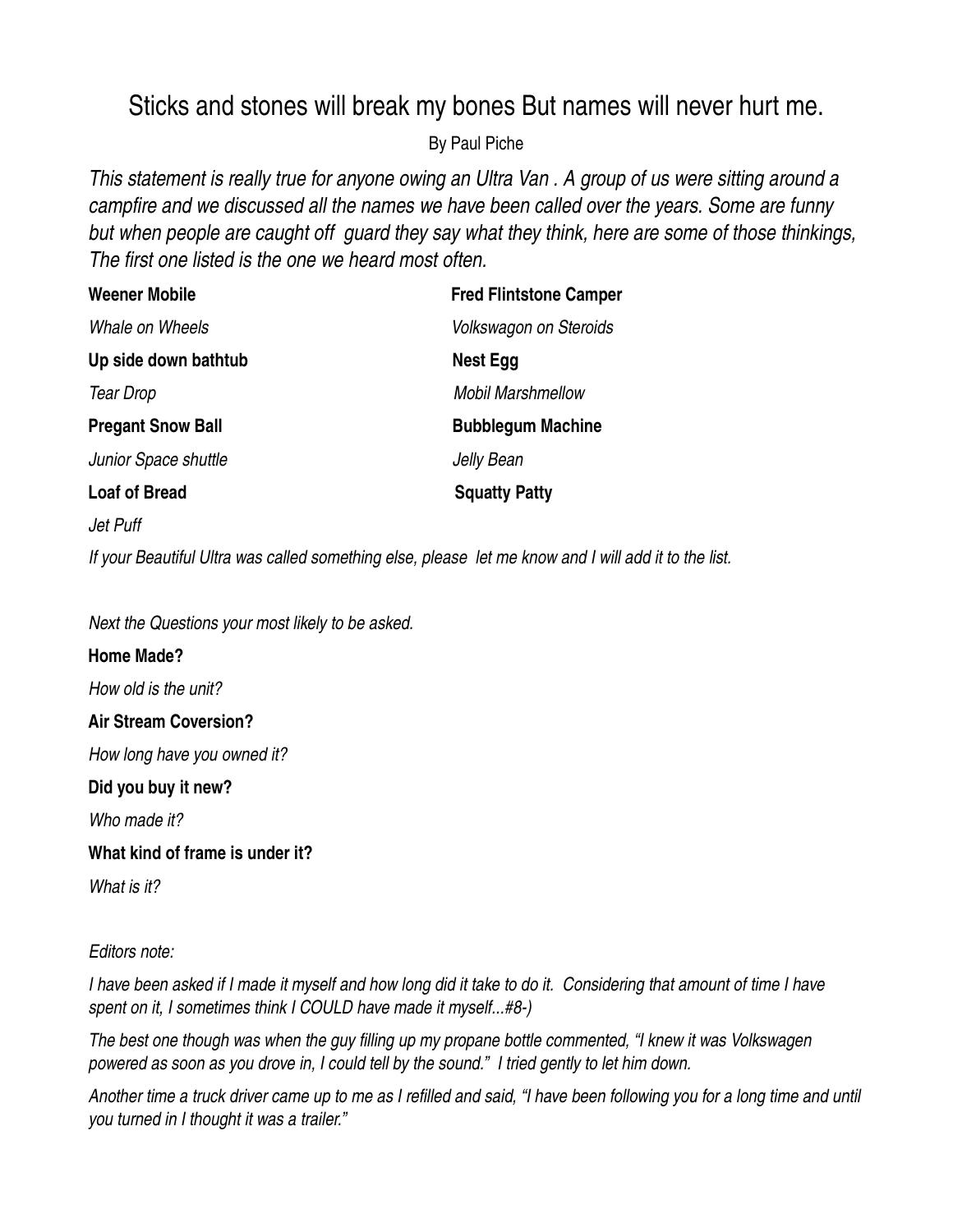## **Ultra Van for sale. #521 \$4000/OBO**

Chevy V-8 engine. Runs good. Brand new exhaust pipes and mufflers, much recent brake work. Body has some corrosion and interior needs work.

**Pete Evans 2040 Rachel St. San Luis Obispo CA, 93401 (805) 215 1551 Email <ixnay@compuserve.com> =======================================================================================**

## **Ultra Van For sale. #492:**

This is a very much modified Ultra with many improvements.110 HP 164 cu in engine with Powerglide, Possitraction and Transmission cooler. The interior is original.

**Peter Marino 2428 7th Ave. Pueblo CO, 81003 Cell Phone (719) 406 5466 Email <pcm0@comcast.net>**

#### **Ultra Van for Sale #302:**

Body in excellent shape. been gutted for remodel, but have all original insides (makes good templates). Shower, toiler, stove. 400 hp Olds engine. sell as is

**=======================================================================================**

**Norm or Shelly Lamm (702) 870-5951 ====================================================================== UltraVan for sale #297: asking \$5000**

140 HP engine is good and strong, has 45,400 miles. It needs tires, a battery, and a tuneup. It needs to be painted and restored.

**John Kosmatkai 811 Monarch Drive Cedar Park Texas 78613 Phone 512-258-3344 Email <johncats5@netzero.net> =====================================================================**

## **Ultra Van, Wanted contact:**

**Fred Daniel 11701 Scenic Meadow Rd Oklahoma City, OK 73173-8001 PH: 405-745-4439**